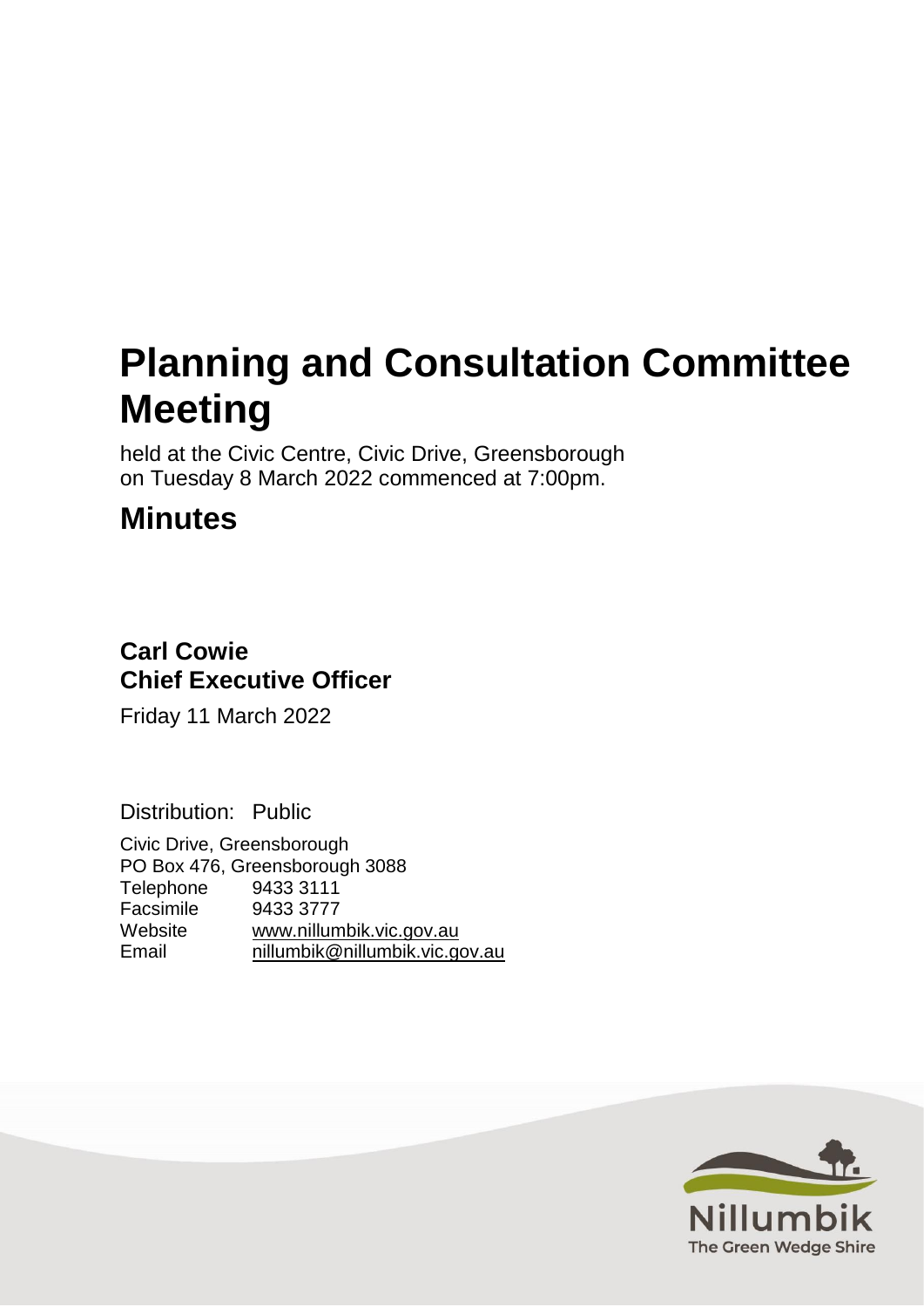# **Nillumbik Shire Council**

|    | <b>Contents</b>                     |                                                                                              |                |
|----|-------------------------------------|----------------------------------------------------------------------------------------------|----------------|
| 1. | <b>Welcome by the Chair</b>         |                                                                                              | $\mathbf{2}$   |
| 2. |                                     | <b>Acknowledgement of Country</b>                                                            | $\mathbf{2}$   |
| 3  | <b>Apologies</b>                    |                                                                                              | 3              |
| 4  | Disclosure of conflicts of interest |                                                                                              | 3              |
| 5. | <b>Confirmation of Minutes</b>      |                                                                                              | 3              |
|    | <b>Confirmation of Minutes</b>      |                                                                                              |                |
| 6. | Officers' reports                   |                                                                                              | 4              |
|    | <b>Consultation Matters</b>         |                                                                                              |                |
|    | PCC.006/22                          | Draft Asset Plan 2022-2032 - Community Engagement                                            | $\overline{4}$ |
|    | PCC.007/22                          | State Government's Car Parks for Commuters Projects for<br><b>Eltham and Wattle Glen</b>     | 5              |
| 6. | Officers' reports                   |                                                                                              | 11             |
|    | <b>Planning Matters</b>             |                                                                                              |                |
|    | PCC.008/22                          | Response to Public Exhibition of Planning Scheme Amendment<br>C138 14-26 Browns Lane, Plenty | 11             |
|    | PCC.009/22                          | Municipal Planning Strategy (MPS) Themes - Submissions to<br><b>Phase 2 Consultation</b>     | 13             |
| 7. |                                     | <b>Supplementary and urgent business</b>                                                     | 15             |
| 8. | <b>Confidential reports</b>         |                                                                                              | 15             |
| 9. | <b>Close of Meeting</b>             |                                                                                              | 15             |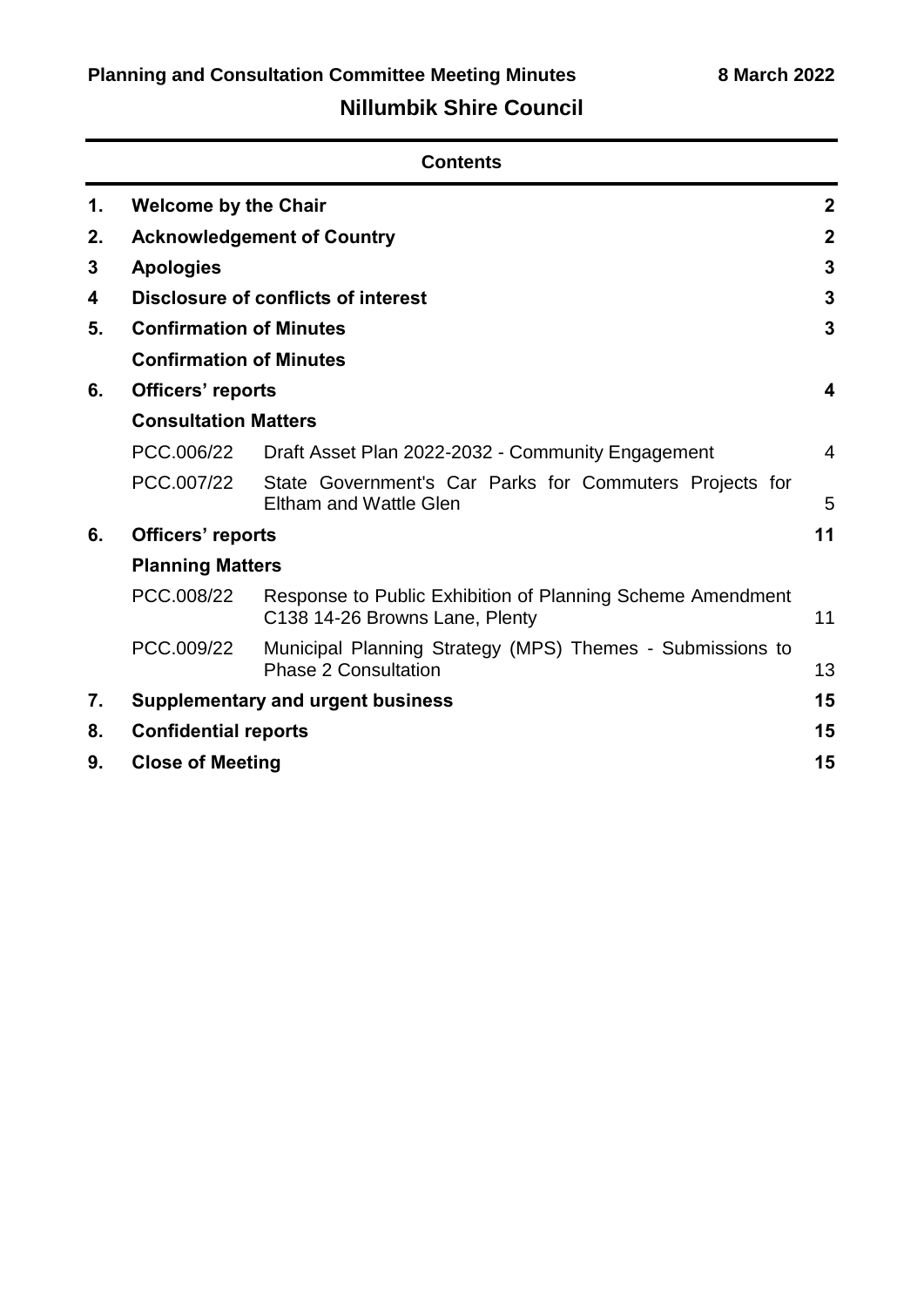# **Nillumbik Shire Council**

**Minutes of the Planning and Consultation Committee Meeting held Tuesday 8 March 2022. The meeting commenced at 7:00pm.**

#### **Councillors present:**

| <b>Cr Richard Stockman</b> | <b>Blue Lake Ward</b>                            |
|----------------------------|--------------------------------------------------|
| Cr Karen Egan              | <b>Bunjil Ward</b>                               |
| Cr Natalie Duffy           | <b>Edendale Ward</b>                             |
| <b>Cr Peter Perkins</b>    | Ellis Ward (Chairperson Planning Matters)        |
| Cr Ben Ramcharan           | <b>Sugarloaf Ward (Deputy Mayor)</b>             |
| Cr Frances Eyre            | Swipers Gully Ward (Mayor)                       |
| <b>Cr Geoff Paine</b>      | Wingrove Ward (Chairperson Consultation Matters) |

# **Officers in attendance:**

| <b>Carl Cowie</b>        | <b>Chief Executive Officer</b>                                     |
|--------------------------|--------------------------------------------------------------------|
| Vince Lombardi           | <b>Chief Financial Officer</b>                                     |
| <b>Hjalmar Philipp</b>   | <b>Director Operations and Infrastructure</b>                      |
| Blaga Naumoski           | <b>Executive Manager Governance, Communications and Engagement</b> |
| Nichole Johnson          | <b>Acting Executive Manager Community Services</b>                 |
| Jeremy Livingston        | <b>Executive Manager Business Transformation and Performance</b>   |
| Rosa Zouzoulas           | <b>Executive Manager Planning and Community Safety</b>             |
| <b>Enrique Gutierrez</b> | <b>Manager Assets and Capital Works</b>                            |
| Leigh Northwood          | <b>Strategic Planning Lead</b>                                     |
| <b>Lawrence Seyers</b>   | <b>Lead Transport Planner</b>                                      |
| Emma Christensen         | <b>Acting Governance Lead</b>                                      |

# <span id="page-2-0"></span>**1. Welcome by the Chair**

# <span id="page-2-1"></span>**2. Acknowledgement of Country**

Acknowledgement of Country was read by the Chairperson, Cr Geoff Paine.

#### **International Women's Day Acknowledgement**

The Mayor Cr Frances Eyre made the following address:

Today, 8 March is International Women's Day. An annual day where we acknowledge and celebrate the contribution of women in our daily lives.

As Mayor and a female Mayor, I pay tribute to Pauline Toner who in 1973, 49 years ago became the first woman to be elected to local council in this area. Pauline Toner was a working mum of 5 and a trail blazer.

Not only was Pauline the first women elected to local Council in this area, she was also the first woman to be elected Mayor in the Shire then known as the Shire of Diamond Valley.

Pauline went on to become the first woman elected to represent our local in the Victorian parliament when she became the Labor member for the then seat of Greensborough.

In 1982, 40 years ago, as the Minister for Community Welfare Service, Pauline became the first woman to hold a cabinet position in Victoria.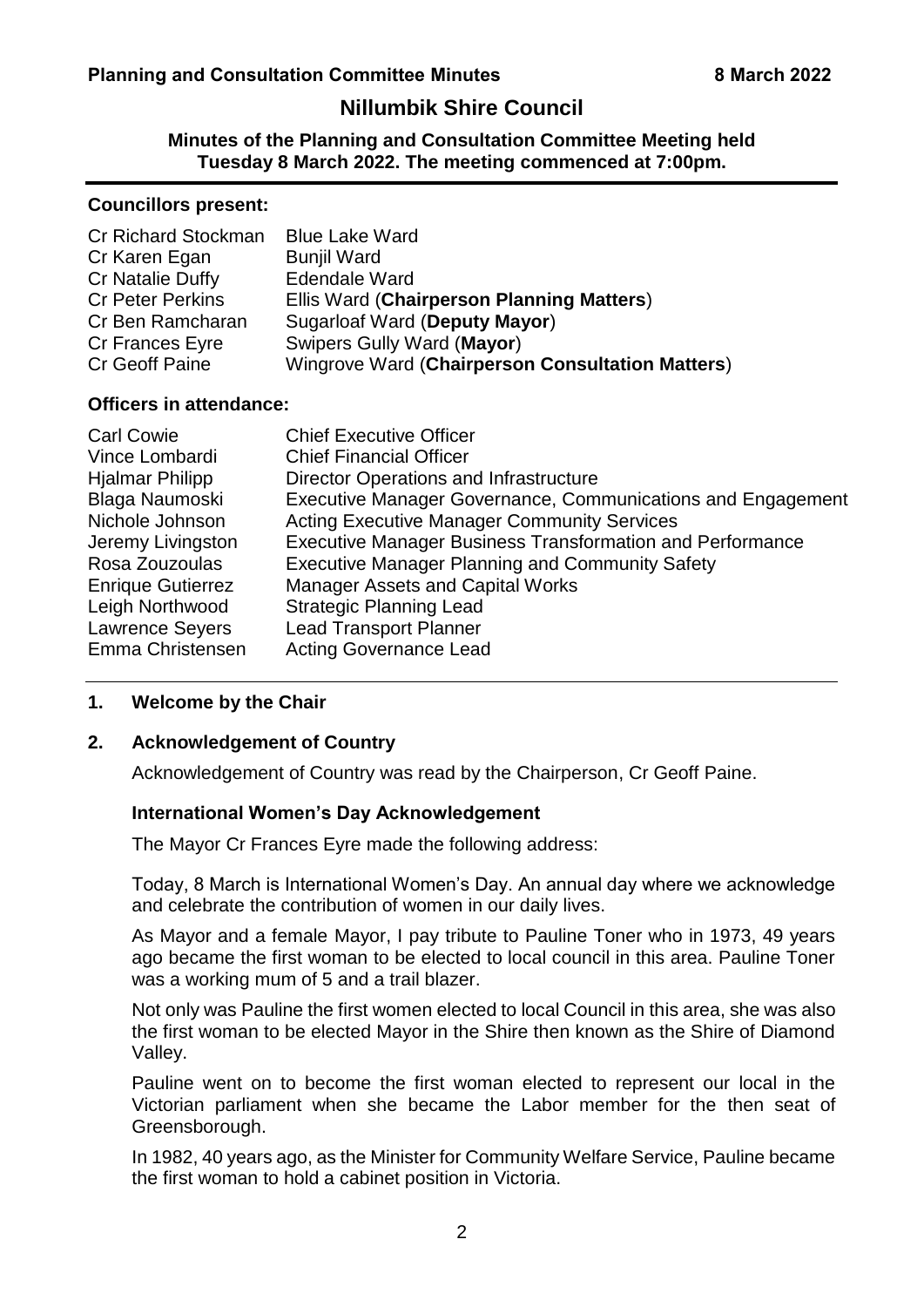<span id="page-3-3"></span>We owe Pauline Toner a debt of gratitude for opening the doors for others to follow and for her significant contribution to welfare services, women's refuges, prison reform, the arts and the environment including protection of the Eltham Copper Butterfly.

And wishing all women and supporters a wonderful evening. Please also tune into Council's International Women's Day event tomorrow night if you're not coming in person. Please also attend our Women in Business lunch event which is Thursday 17 March. Details of both of those are on Council's website.

# <span id="page-3-0"></span>**3 Apologies**

Nil

# <span id="page-3-1"></span>**4 Disclosure of conflicts of interest**

Nil

# <span id="page-3-2"></span>**5. Confirmation of Minutes**

Confirmation of the minutes of the Planning and Consultation Committee Meeting held on Tuesday 8 February 2022.

**Committee Resolution**

#### **MOVED: Cr Natalie Duffy SECONDED: Cr Frances Eyre**

**That** the Committee (acting under delegation from Council) confirms the minutes of the Planning and Consultation Committee Meeting held on Tuesday 8 February 2022 (**Attachment 1**).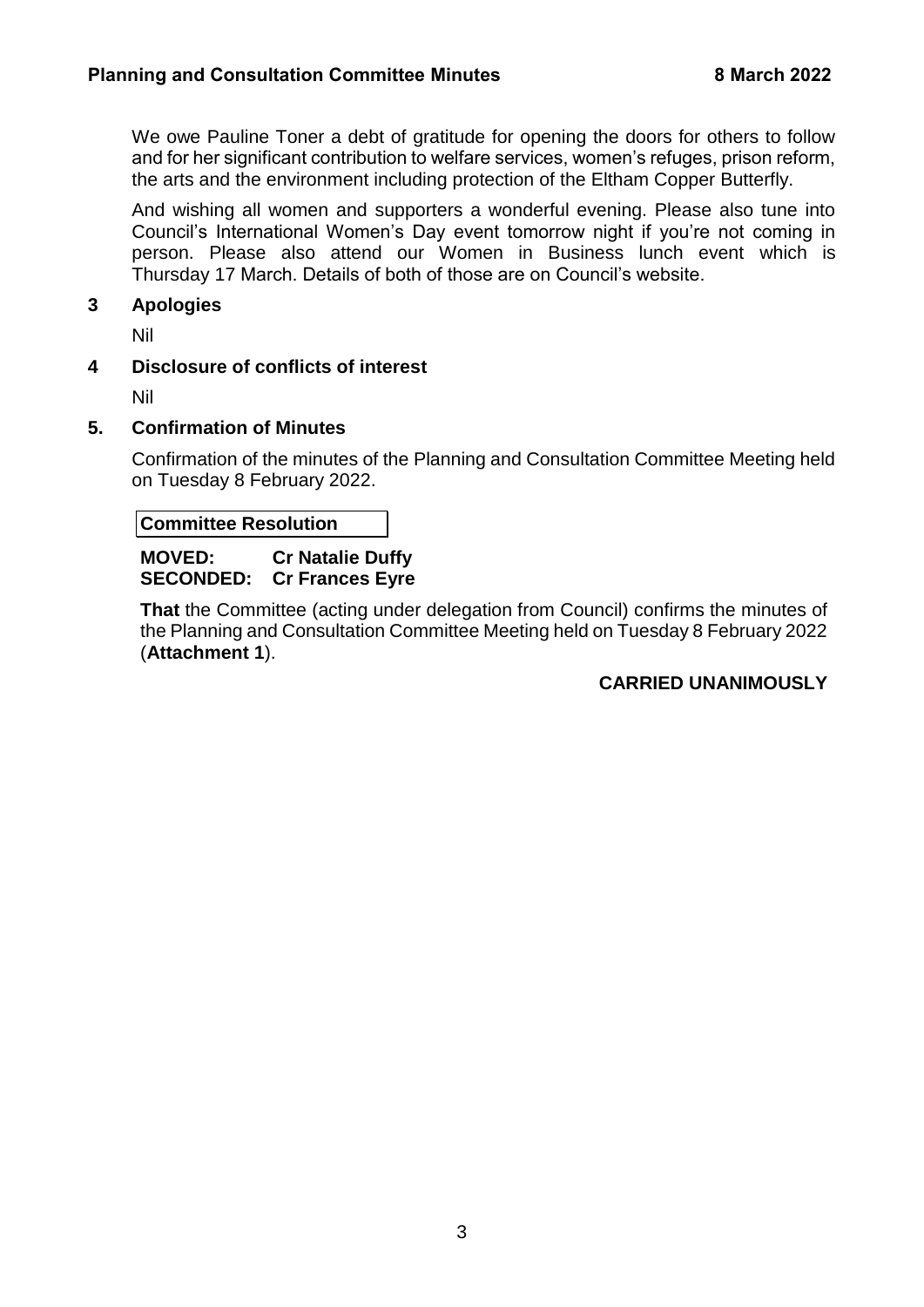<span id="page-4-1"></span><span id="page-4-0"></span>**6. Officers' reports**

<span id="page-4-2"></span>**PCC.006/22 Draft Asset Plan 2022-2032 - Community Engagement**

| Item:                | <b>Consultation Matter</b>                                     |
|----------------------|----------------------------------------------------------------|
| <b>Distribution:</b> | <b>Public</b>                                                  |
| Manager:             | <b>Hialmar Philipp, Director Operations and Infrastructure</b> |
| <b>Author:</b>       | <b>Enrique Gutierrez, Manager Assets and Capital Works</b>     |
|                      |                                                                |

## **Summary**

This report presents the Draft Asset Plan 2022-2032 (DAP) for approval to exhibit for public consultation.

The DAP (**Attachment 1**) is a requirement under section 92 of the *Local Government Act 2020* (the LGA) and must be adopted by 30 June 2022. It provides a high level strategic and financial view of how Council intends to manage its transport, building, drainage and open space assets over the next ten (10) financial years.

As detailed in this report, community consultation is due to commence on 9 March 2022 through to 30 March 2022. Public submissions will close on 30 March 2022 and will be considered by the Planning and Consultation Committee on 10 May 2022. The finalised Asset Plan is due to be adopted at the Council Meeting on 28 June 2022.

**Committee Resolution**

# **MOVED: Cr Richard Stockman SECONDED: Cr Frances Eyre**

**That** the Committee (acting under delegation from Council):

- 1. Endorses the Draft Asset Plan 2022-2032 (**Attachment 1**) for the purposes of public exhibition.
- 2. Invites written submissions on the Draft Asset Plan 2022-2032 to Council by 30 March 2022.
- 3. Considers public submissions at the Planning and Consultation Committee meeting to be held on 10 May 2022.
- 4. Notes that any person who makes a written submission in relation to the Draft Asset Plan 2022-2032 and requests to be heard in support of the written submission, be heard at the May 2022 Planning and Consultation Committee meeting.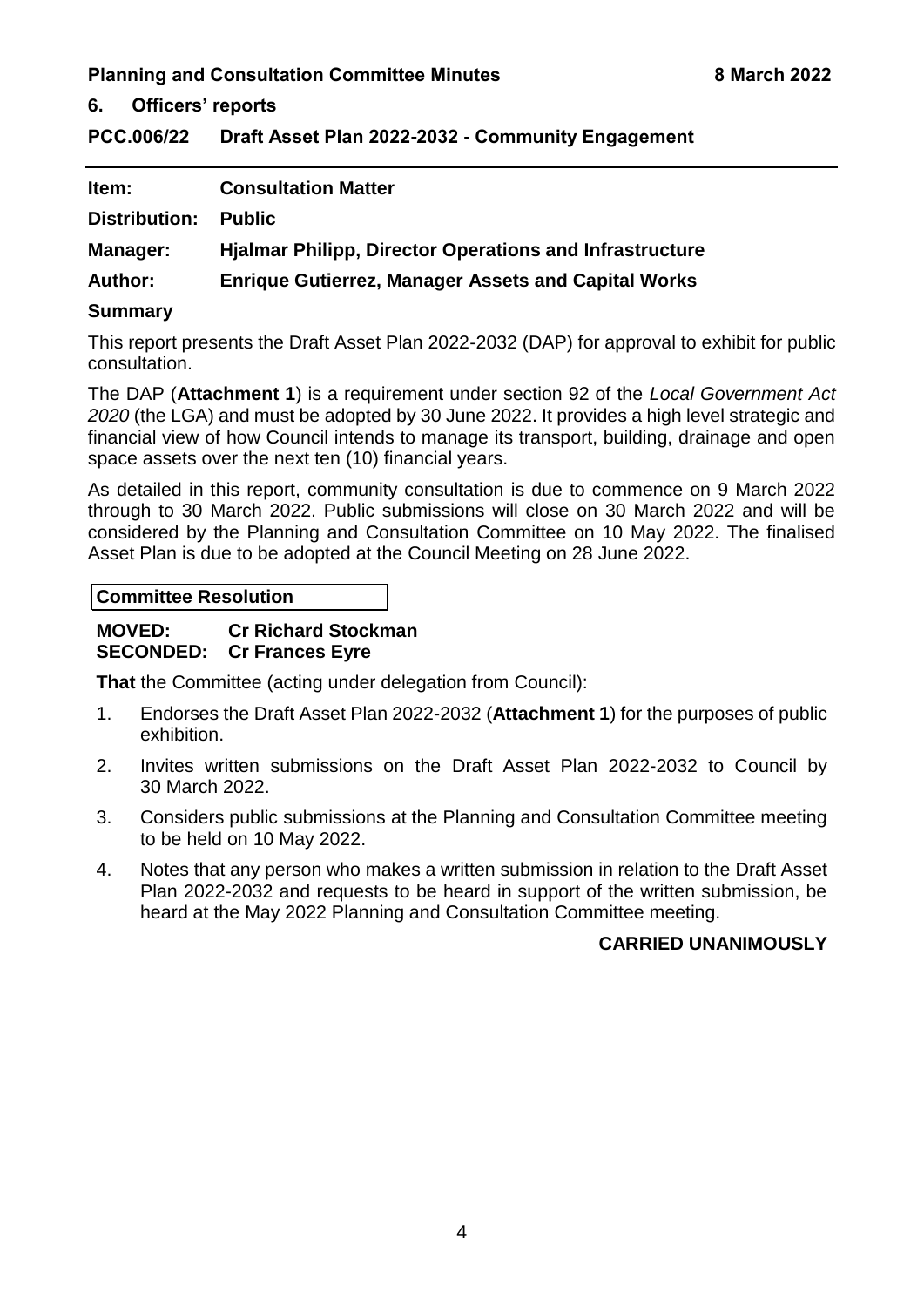# **6. Officers' reports**

<span id="page-5-0"></span>**PCC.007/22 State Government's Car Parks for Commuters Projects for Eltham and Wattle Glen** 

| ltem:          | <b>Consultation Matter</b>                                     |
|----------------|----------------------------------------------------------------|
| Distribution:  | <b>Public</b>                                                  |
| Manager:       | <b>Hialmar Philipp, Director Operations and Infrastructure</b> |
| <b>Author:</b> | <b>Lawrence Seyers, Lead Transport Planner</b>                 |
| <b>Summary</b> |                                                                |

The State Government Car Park for Commuters Program commits 100 additional carparks for Eltham and 50 at Wattle Glen. The project is being delivered by the Level Crossing Removals Project (LXRP).

On 14 September 2021, Council adopted a submission to the public consultation for the Car Parks for Commuters Projects for Eltham and Wattle Glen.

Council's submission recognised that provision of additional commuter parking at Eltham and Wattle Glen, if appropriately planned, can have significant benefit to the community.

However, it sought major changes to both commuter car park proposals, including:

- Objecting to the acquisition of land at Eltham;
- Considered the Eltham and Wattle Glen locations unnecessarily conflict with a range of broader community objectives; and
- Suggested reducing additional commuter car parking be considered in order to achieve a better community outcome.

Following the submission, LXRP has requested Council officers consider a suite of draft licence, land access and works agreements to facilitate the proposed projects at Eltham and Wattle Glen. It also requested Council provide in-principle support to egress by Metro Trains Melbourne maintenance vehicles at the to-be relocated Metro Maintenance Yard at the rear of the Eltham Girl Guides and Eltham Child Care Co-Op.

Given the LXRP request currently is at odds with Council's position taken in its submission of September 2021, a resolution of Council is required on the matter.

Further information has been provided by LXRP which outlines the rationale for the proposed commuter carpark designs, along with additional measures taken to reduce impact.

With respect to the Eltham Commuter Carpark:

- Council's Eltham Major Activity Centre Structure Plan acknowledges there is benefit and opportunity for additional commuter car parking, when undertaken in an appropriately planned way.
- While LXRP are taking measures to lessen the impacts raised in Council's submission, the current proposal does not respond to the overall concerns raised, which suggested a more considered and holistic approach in the planning of additional commuter car parking; one which canvasses a range of options over the need to facilitate an outcome in the short term.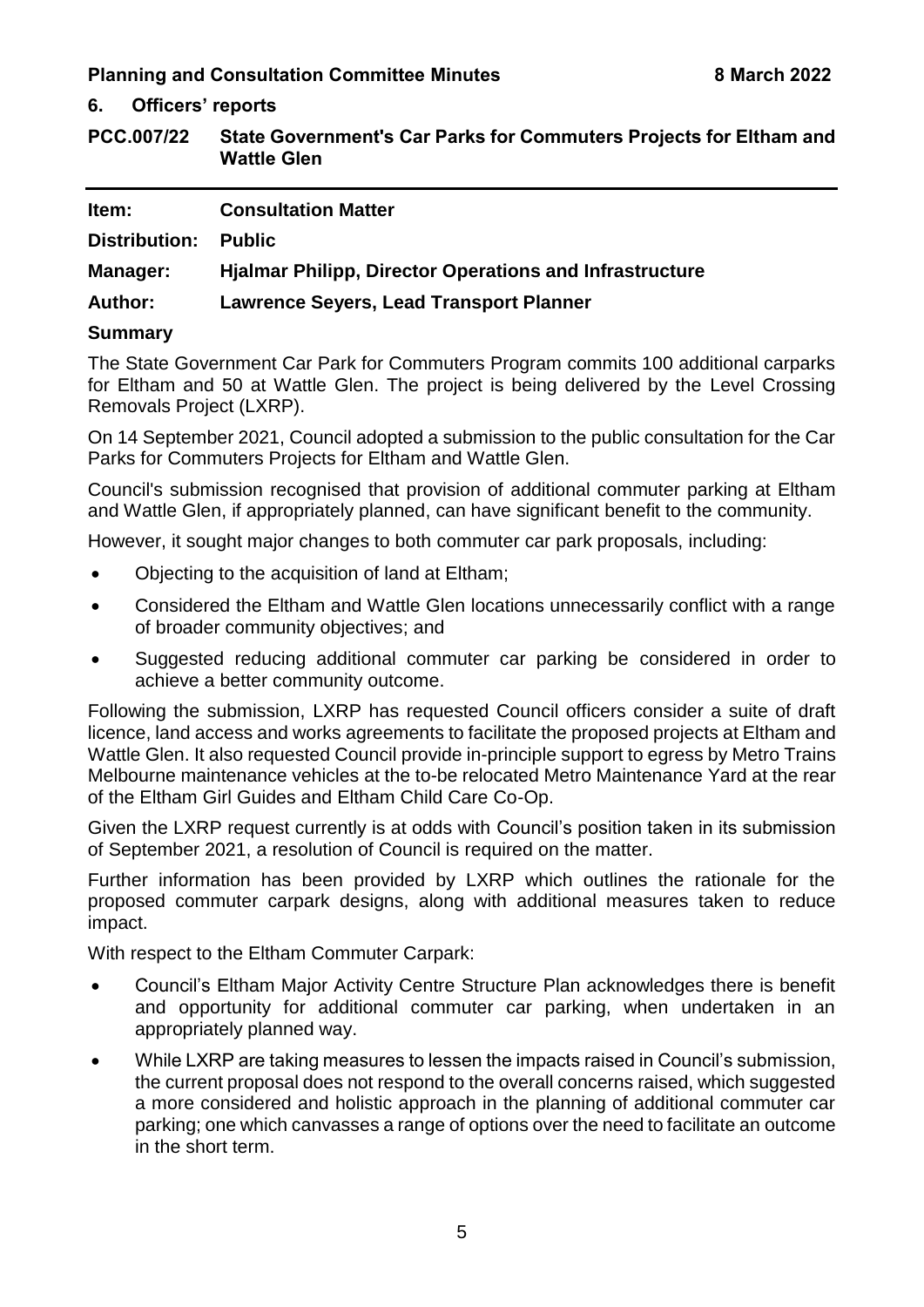# **6. Consultation Matters**

# **PCC.007/22 State Government's Car Parks for Commuters Projects for Eltham and Wattle Glen**

- The current carpark design, which relies on shifting the maintenance yard toward the Eltham Child Care Co-op and creating 100 additional commuter carparks on current VicTrack land is the key source of tension with the Eltham Structure Plan.
- A more balanced response to the Eltham Structure Plan could consider additional retention of canopy trees, for example the northern ends of Youth Road. Risks to Council from operating the maintenance facility in the currently proposed design would also need to be appropriately managed.

With respect to the Wattle Glen Commuter Carpark, Council's September 2021 submission identified the location between the Wattle Glen station and Wilson Road as being more appropriate than the proposed LXRP location near the intersection of Kangaroo Ground-Wattle Glen and Main-Hurstbridge Roads. This is on the basis that it significantly minimises impacts on the landscape, addresses safety concerns and better services commuters.

In responding to Council, LXRP outlined reasons why the Wilson Road would not be feasible, however officers have not seen any detailed design which supports this position.

*The following people addressed the Committee with respect to this item:*

*In person:*

- *1. Carlota Quinlan on behalf of Eltham Community Action Group*
- *2. Anika Van Hulsen*
- *3. Jim Connor*
- *4. Anika Van Hulsen on behalf of Bill Lord*

# **Recommendation**

**That** the Committee (acting under delegation from Council):

- 1. Requests the Mayor to write to the Program Director, Metropolitan Roads Program Alliance, Level Crossing Removals Project to:
	- a) Note the request for:
		- i) in-principle support to egress by Metro Trains maintenance vehicles on Council land at the rear of the Eltham Girl Guides and Eltham Child Care Co-Op; and
		- ii) consideration of licence, land access and works agreements to facilitate the proposed projects at Eltham and Wattle Glen.
	- b) Advise that Council does not provide in-principle support to egress by Metro Trains Melbourne maintenance vehicles on Council land at the rear of the Eltham Child Care Co-Op on the basis that the current proposed design does not respond to character and amenity impacts, particularly from the loss of canopy trees, raised in Council's submission to LXRP in September 2021.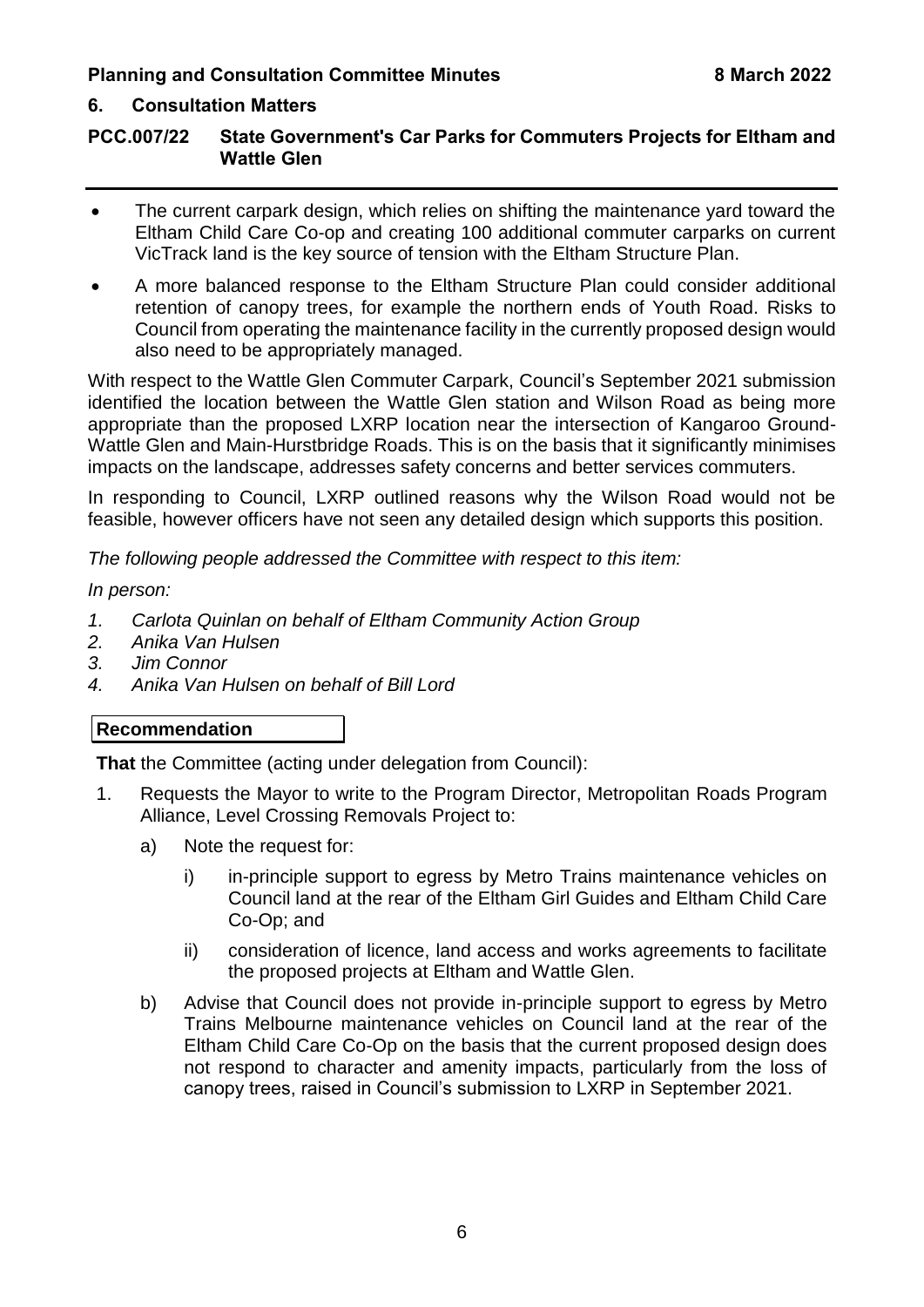# **6. Consultation Matters**

# **PCC.007/22 State Government's Car Parks for Commuters Projects for Eltham and Wattle Glen**

- c) Re-iterate the suggestion contained in Council's September 2021 submission that the commuter carpark designs should:
	- i) Consider alternative options at Eltham which commit to retaining a greater amount of canopy vegetation at the site, including through reducing the number of additional carpark spaces (for example the northern end of Youth Road where approximately 10 proposed commuter car parking spaces could be sacrificed to retain 8 existing canopy trees); and
	- ii) Undertake detailed investigation into the option of locating the Wattle Glen commuter car parking at Wilson Road.
- 2. Notes that based on items 1b and 1c Council cannot currently execute the draft licence, land access and works agreements to facilitate the proposed projects at Eltham and Wattle Glen.
- 3. Requests Officers send a copy of the letter to the relevant Members of the Parliament.

**Motion**

# **MOVED: Cr Frances Eyre SECONDED: Cr Karen Egan**

**That** the Committee (acting under delegation from Council):

- 1. Requests the Mayor to write to the Program Director, Metropolitan Roads Program Alliance, Level Crossing Removals Project to:
	- a) Note the request for:
		- i) in-principle support to egress by Metro Trains maintenance vehicles on Council land at the rear of the Eltham Girl Guides and Eltham Child Care Co-Op; and
		- ii) consideration of licence, land access and works agreements to facilitate the proposed projects at Eltham and Wattle Glen.
	- b) Advise that Council provides in-principle support to egress by Metro Trains Melbourne maintenance vehicles on Council land at the rear of the Eltham Child Care Co-Op and Girl Guides Hall subject to the following commitments:
		- i) That any additional impacts on the Eltham Girl Guides leased land is avoided;
		- ii) In addition to carparks provided in the commuter car park project, that LXRP provide formalised parking on Council land at the southern end of Youth Rd (near the Girl Guides / Scout Hall) and western end of Youth Road (near the Tennis Club) in recognition of the loss of the three car parks within Council's existing design for the Eltham Central Oval Pavilion rear car park;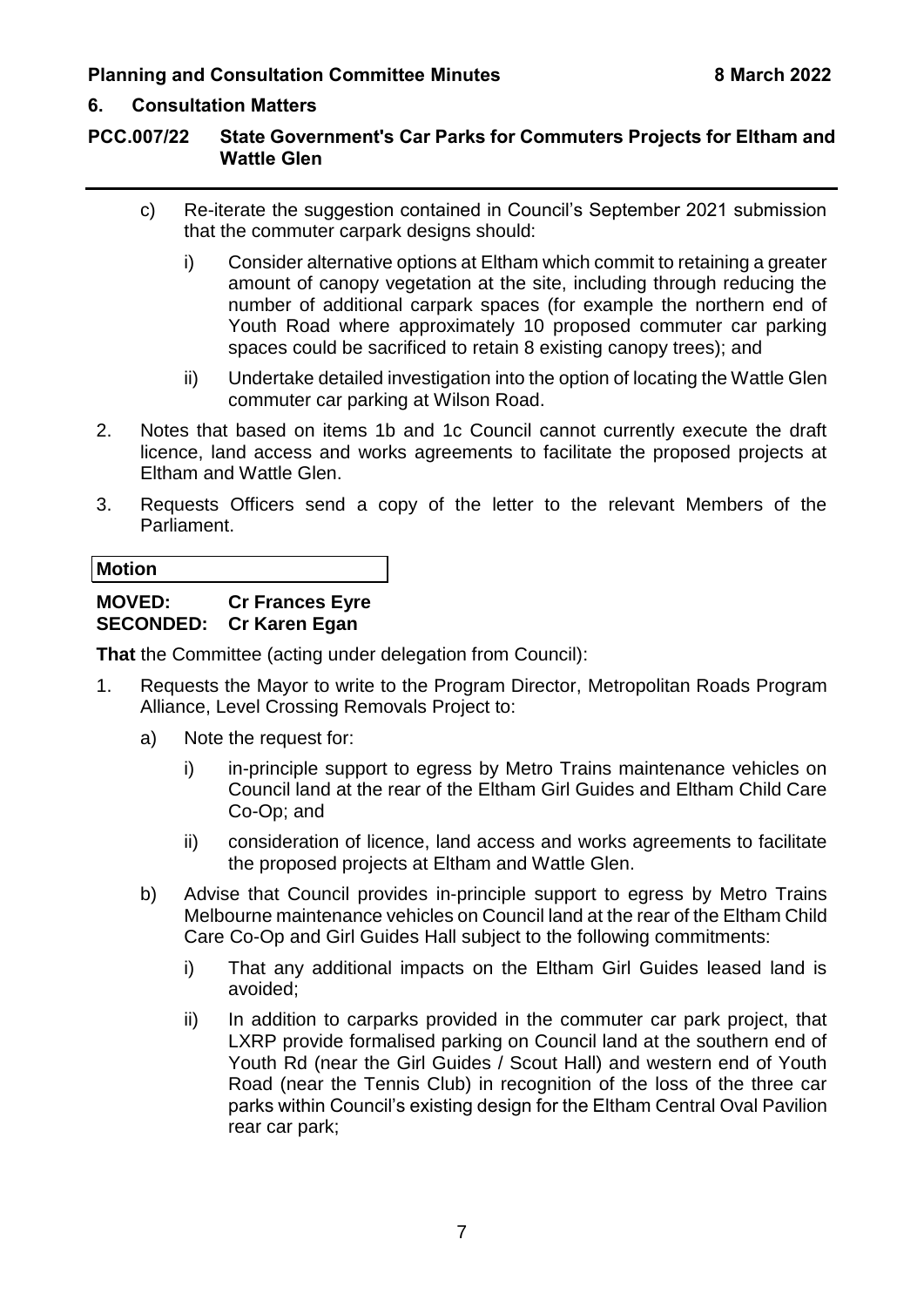# **6. Consultation Matters**

# **PCC.007/22 State Government's Car Parks for Commuters Projects for Eltham and Wattle Glen**

- iii) Impact on Eltham Child Care Co-op is minimised by providing a 2-3m buffer between the existing Eltham Child Care Co-op boundary fence and proposed maintenance yard as well as providing fencing, and locating Metro Trains storage containers to attenuate noise and prevent view lines into the Eltham Child Care Co-op including improved fencing and screening treatments, and the provision of additional facilities, for example a garden storage shed;
- iv) Have in place measures and procedures for managing and monitoring maintenance yard operations risk to community and council including safe work procedures for large maintenance vehicles exiting the facility; and
- v) That LXRP consider alternative options which commit to retaining a greater amount of canopy vegetation at the site, including through reducing the number of additional carpark spaces (for example the peppercorn tree and other significant canopy trees at the Main Road frontage or northern end of Youth Road).
- c) Note that Council requests that the commitments contained in 1(b)(i-v) are confirmed to Council's satisfaction in writing prior to works commencing.
- d) Re-iterate the suggestion contained in Council's September 2021 submission that detailed investigation into the option of locating the Wattle Glen commuter car parking at Wilson Road be undertaken on the basis that:
	- i) The Wattle Glen commuter car park design is inconsistent with Council and State planning policy to protect rural landscapes and community feedback received to the Wattle Glen Public Realm Framework Project; and
	- ii) Further detailed investigation on issues related to pedestrian access, cultural heritage, underground services and co-location of the Rapid Earth Fault Current Limiter building should occur.
- 2. Notes that based on item 1b Council cannot currently execute the draft licence, land access and works agreements to facilitate the proposed projects at Eltham.
- 3. Notes that based on item 1d Council cannot currently execute the draft licence, land access and works agreements to facilitate the proposed projects at Wattle Glen.
- 4. Requests Officers send a copy of the letter to the relevant Members of the Parliament.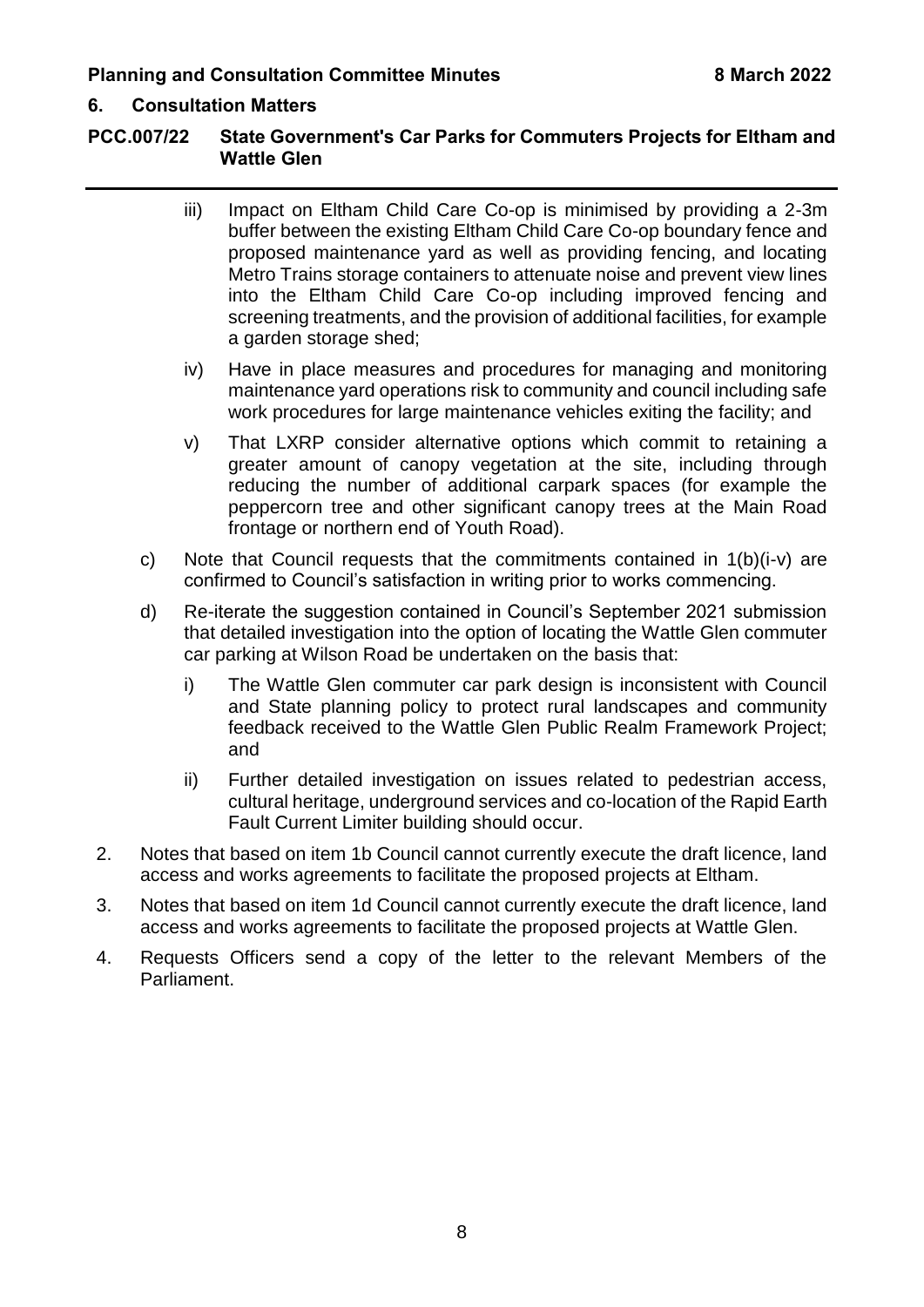#### **6. Consultation Matters**

# **PCC.007/22 State Government's Car Parks for Commuters Projects for Eltham and Wattle Glen**

THE MOTION WAS PUT TO THE VOTE AND CARRIED AND BECAME THE COMMITTEE RESOLUTION AS FOLLOWS:

**Committee Resolution**

**MOVED: Cr Frances Eyre SECONDED: Cr Karen Egan** 

**That** the Committee (acting under delegation from Council):

- 1. Requests the Mayor to write to the Program Director, Metropolitan Roads Program Alliance, Level Crossing Removals Project to:
	- a) Note the request for:
		- i) in-principle support to egress by Metro Trains maintenance vehicles on Council land at the rear of the Eltham Girl Guides and Eltham Child Care Co-Op; and
		- ii) consideration of licence, land access and works agreements to facilitate the proposed projects at Eltham and Wattle Glen.
	- b) Advise that Council provides in-principle support to egress by Metro Trains Melbourne maintenance vehicles on Council land at the rear of the Eltham Child Care Co-Op and Girl Guides Hall subject to the following commitments:
		- i) That any additional impacts on the Eltham Girl Guides leased land is avoided;
		- ii) In addition to carparks provided in the commuter car park project, that LXRP provide formalised parking on Council land at the southern end of Youth Rd (near the Girl Guides / Scout Hall) and western end of Youth Road (near the Tennis Club) in recognition of the loss of the three car parks within Council's existing design for the Eltham Central Oval Pavilion rear car park;
		- iii) Impact on Eltham Child Care Co-op is minimised by providing a 2-3m buffer between the existing Eltham Child Care Co-op boundary fence and proposed maintenance yard as well as providing fencing, and locating Metro Trains storage containers to attenuate noise and prevent view lines into the Eltham Child Care Co-op including improved fencing and screening treatments, and the provision of additional facilities, for example a garden storage shed;
		- iv) Have in place measures and procedures for managing and monitoring maintenance yard operations risk to community and council including safe work procedures for large maintenance vehicles exiting the facility; and
		- v) That LXRP consider alternative options which commit to retaining a greater amount of canopy vegetation at the site, including through reducing the number of additional carpark spaces (for example the peppercorn tree and other significant canopy trees at the Main Road frontage or northern end of Youth Road).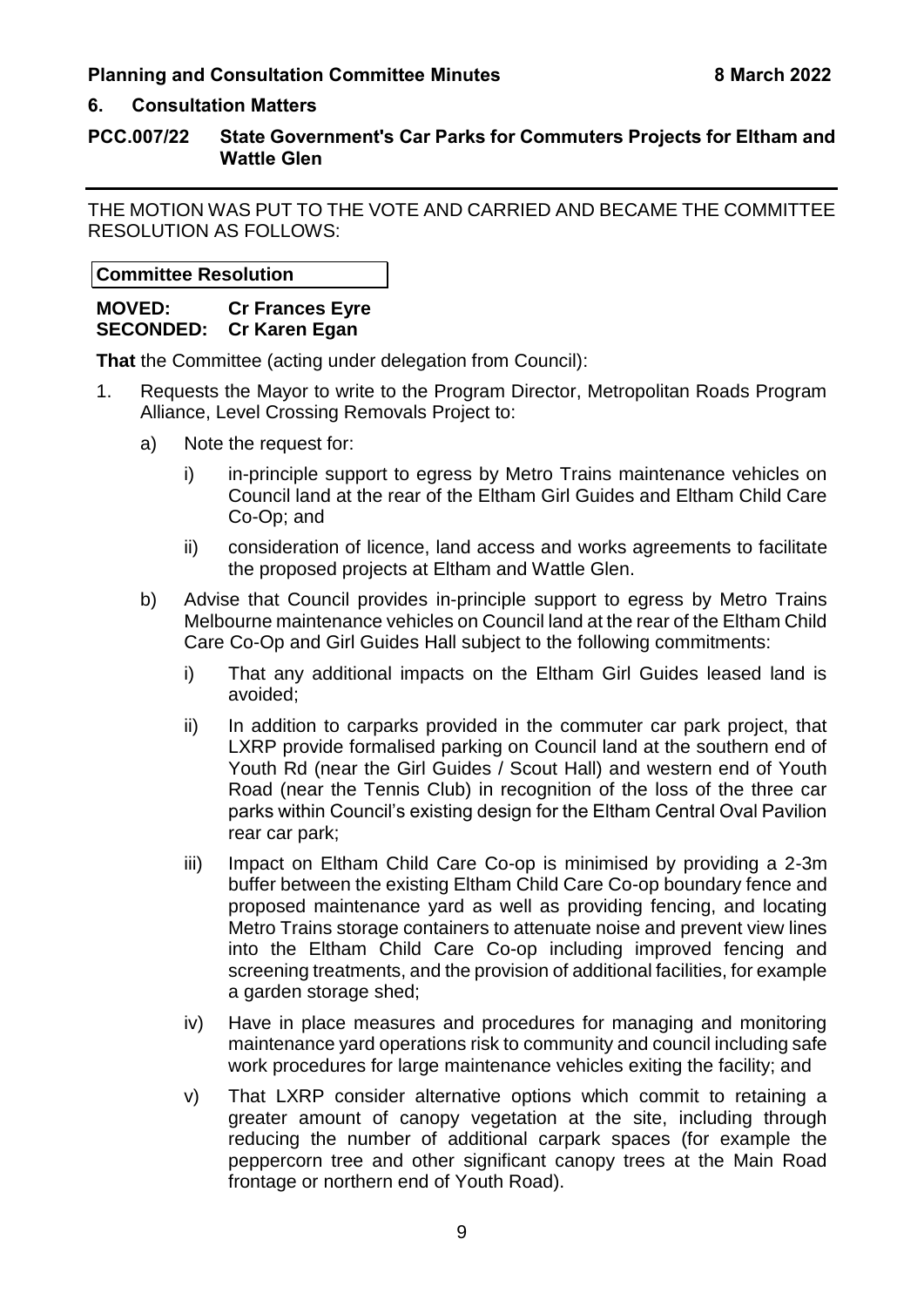# **6. Consultation Matters**

# **PCC.007/22 State Government's Car Parks for Commuters Projects for Eltham and Wattle Glen**

- c) Note that Council requests that the commitments contained in 1(b)(i-v) are confirmed to Council's satisfaction in writing prior to works commencing.
- d) Re-iterate the suggestion contained in Council's September 2021 submission that detailed investigation into the option of locating the Wattle Glen commuter car parking at Wilson Road be undertaken on the basis that:
	- i) The Wattle Glen commuter car park design is inconsistent with Council and State planning policy to protect rural landscapes and community feedback received to the Wattle Glen Public Realm Framework Project; and
	- ii) Further detailed investigation on issues related to pedestrian access, cultural heritage, underground services and co-location of the Rapid Earth Fault Current Limiter building should occur.
- 2. Notes that based on item 1b Council cannot currently execute the draft licence, land access and works agreements to facilitate the proposed projects at Eltham.
- 3. Notes that based on item 1d Council cannot currently execute the draft licence, land access and works agreements to facilitate the proposed projects at Wattle Glen.
- 4. Requests Officers send a copy of the letter to the relevant Members of the Parliament.

# **CARRIED UNANIMOUSLY**

*The Chairperson Consultation Matters, Cr Geoff Paine vacated the chair at 7:35pm. Lawrence Seyers, Lead Transport Planner left the meeting at the conclusion of the above item at 7:35pm.*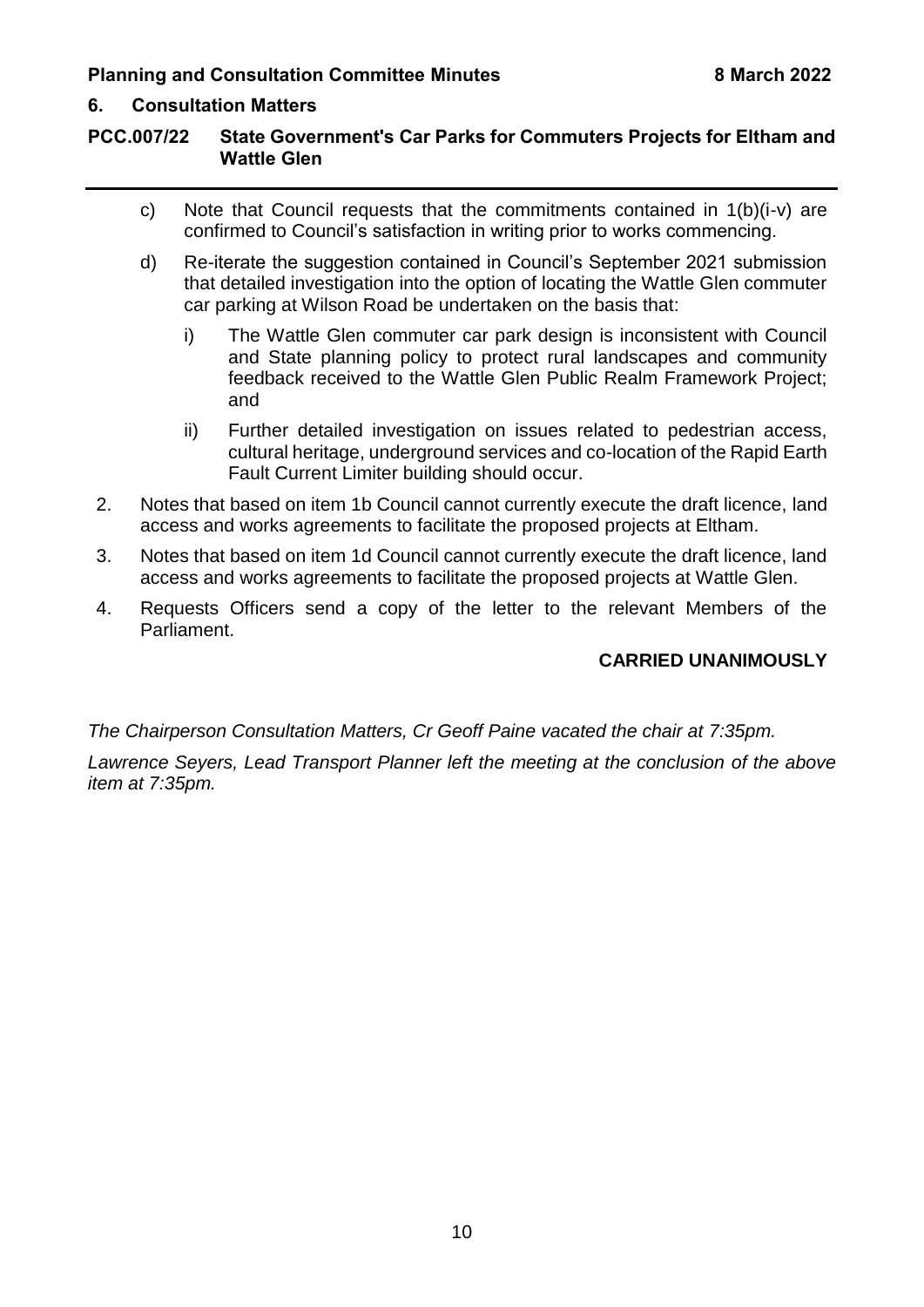<span id="page-11-1"></span>*The Chairperson Planning Matters, Cr Peter Perkins assumed the chair at 7:35pm.*

<span id="page-11-2"></span><span id="page-11-0"></span>

| 6.                   | <b>Officers' reports</b>                                                                            |  |  |  |
|----------------------|-----------------------------------------------------------------------------------------------------|--|--|--|
| <b>PCC.008/22</b>    | <b>Response to Public Exhibition of Planning Scheme Amendment C138</b><br>14-26 Browns Lane, Plenty |  |  |  |
| Item:                | <b>Planning Matter</b>                                                                              |  |  |  |
| <b>Distribution:</b> | <b>Public</b>                                                                                       |  |  |  |
| Manager:             | Rosa Zouzoulas, Executive Manager Planning and Community Safety                                     |  |  |  |

# **Author: Leigh Northwood, Strategic Planning Lead**

#### **Summary**

The purpose of this report is to update Council in regard to submissions received to the formal exhibition of Amendment C138nill (the Amendment).

Council at its Meeting of 21 June 2021, resolved (among other matters), to request the Minister for Planning, under Section 8A of the *Planning and Environment Act 1987* (the Act*)*, to authorise the preparation of the Amendment and to undertake public exhibition, which will apply permanent planning controls through the use of the Heritage Overlay (HO) to the structure, outbuildings and the immediate surrounding land located at 14-26 Brown's Lane, Plenty.

The property was programmed to be reviewed as part of Council's Stage B Heritage Review, however Council received a Section 29A demolition consent application pursuant the *Building Act 1993* to demolish the dwelling located on the property in July 2021 which facilitated the need to bring review of this property forward.

Given threat of demolition, Officers sought approval (under delegation) from the Minister for Planning for Amendment C137nill to introduce the HO to the property on an interim basis pursuant to Section 20(4) of the Act, providing protection and allowing this planning scheme amendment to introduce the HO permanently.

Authorisation to prepare and exhibit Amendment C138nill was formally granted by the Minister on 12 November 2021.

Subject to Ministerial authorisation the Amendment was placed on exhibition pursuant to the requirements of the Act, from 9 December 2021 to 27 January 2022 and notifications were sent out to relevant stakeholders as well as being advertised.

At the time of preparing this briefing, Council has received one (1) submission in total. The submission is an objection to the proposed curtilage of the HO and components within the Statement of Significance noting an alternate arrangement has been put forward via consultant submission on behalf of the land owner.

It should be noted the subject land is also the subject of a current (and separate) application for a 5 lot subdivision, and that some of the proposed changes seek to benefit the subdivision proposal.

The submitter has been invited to attend the 8 March 2022 Planning and Consultation Committee Meeting (PCC) to speak to their submission.

Should the objecting submission not be able to be resolved, Officers will recommend that Council at the March Council Meeting, pursuant to Section 23(1)(b) of the *Planning and Environment Act 1987,* request the Minister for Planning appoint an independent planning panel to consider the Amendment.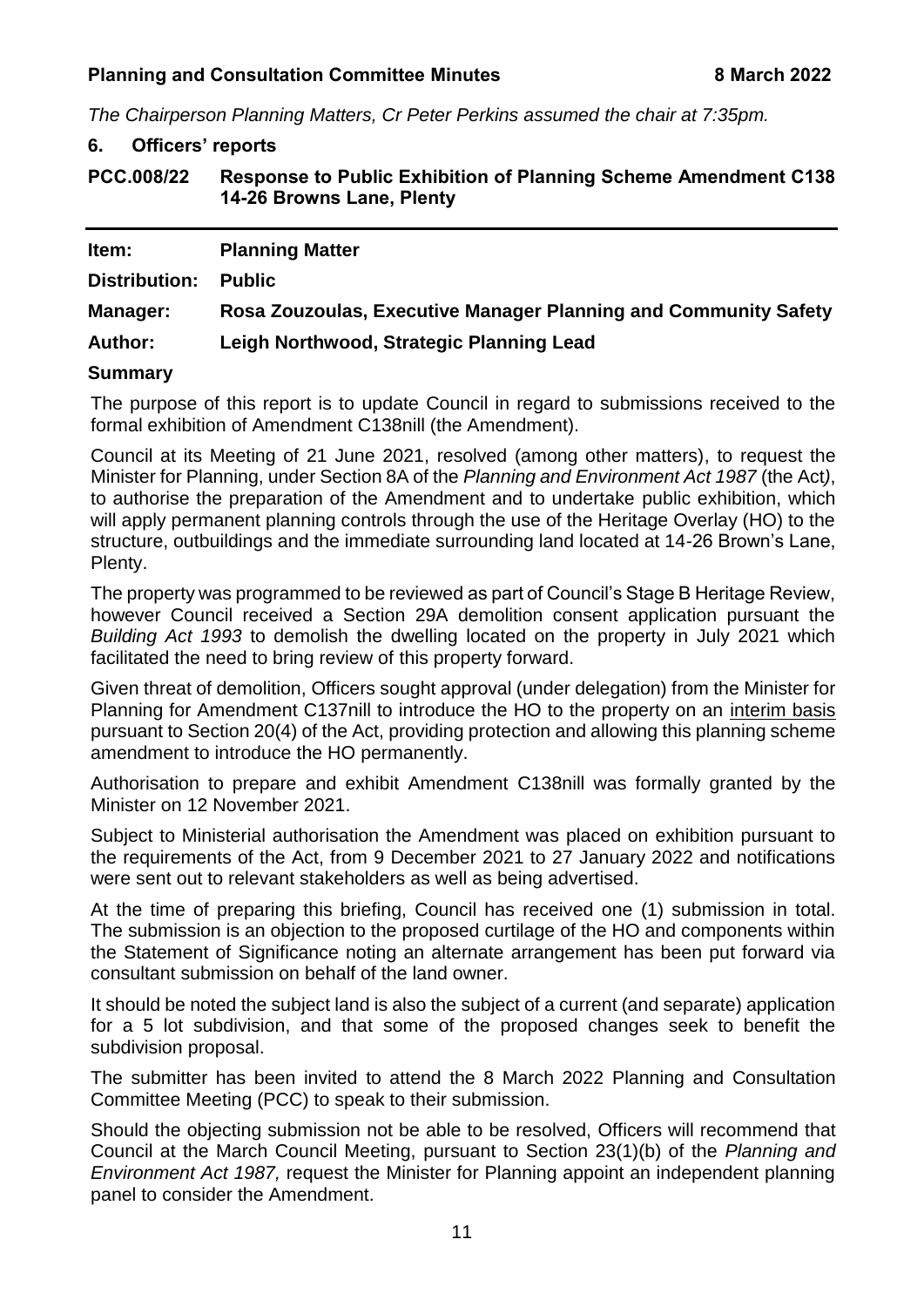# **6. Planning Matters**

# **PCC.008/22 Response to Public Exhibition of Planning Scheme Amendment C138 14-26 Browns Lane, Plenty**

Should the objecting submission be able to be resolved, officers will at the same Council Meeting, recommend that Council pursuant to Section 29 of the *Planning and Environment Act 1987* adopt the Amendment and request the Minister for Planning approve the Amendment (with changes).

*The following people addressed the Committee with respect to this item:*

*Read by the Chairperson:*

*1. Edward Mahony – Lawyer, Best Hooper*

**Committee Resolution**

**MOVED: Cr Richard Stockman SECONDED: Cr Karen Egan** 

**That** the Committee (acting under delegation from Council):

- 1. Notes the submission to Amendment C138nill to the Nillumbik Planning Scheme.
- 2. Resolves the confidential un-redacted copy of the written submission to Amendment C138nill and supporting un-redacted supporting material (at **Attachment 7**) remain confidential on the grounds specified in the definition of confidential information in section 3(1)(g)(ii) of the *Local Government Act 2020.*
- 3. Considers a further report at the March Council Meeting to resolve to either:
	- a. Adopt Amendment C138nill pursuant to Section 29 of the *Planning and Environment Act 1987* and pursuant to Section 31 of the *Planning and Environment Act 1987* request the Minister for Planning approve the Amendment (with or without changes); or
	- b. Request the Minister for Planning appoint an independent planning panel to consider Amendment C138nill pursuant to Section 23(1)(b) of the *Planning and Environment Act 1987;* or
	- c. Abandon Amendment C138nill.
- 4. Requests that Officers notify submitters to Amendment C138nill of the Committee's resolution.
- 5. Requests that Officers provide an update onto Participate Nillumbik advising next stages for Amendment C138nill.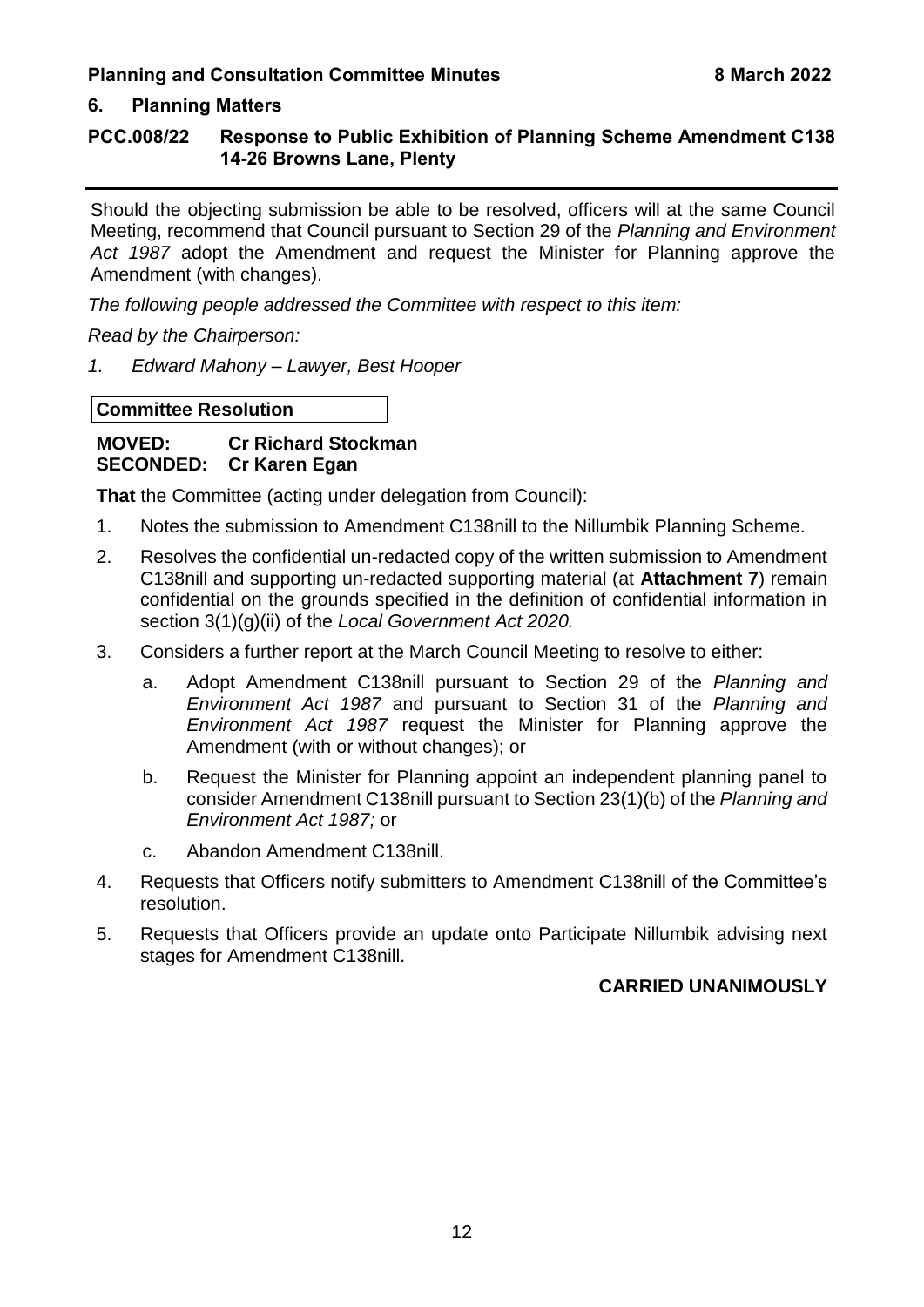**6. Officers' reports**

<span id="page-13-0"></span>**PCC.009/22 Municipal Planning Strategy (MPS) Themes - Submissions to Phase 2 Consultation** 

| Item:           | <b>Planning Matter</b>                                          |
|-----------------|-----------------------------------------------------------------|
| Distribution:   | <b>Public</b>                                                   |
| <b>Manager:</b> | Rosa Zouzoulas, Executive Manager Planning and Community Safety |
| <b>Author:</b>  | Leigh Northwood, Strategic Planning Lead                        |
| <b>Summary</b>  |                                                                 |

The purpose of this briefing is to update Council in regards to submissions received to Phase 2 consultation for the Municipal Planning Strategy (MPS) project. Phase 2 consultation reviewed the existing MPS and identified key 'themes' that will guide comprehensive content updates/changes in drafting a new MPS.

There are specific requirements and format that the MPS must follow. The MPS must succinctly explain the context for a municipality and provide the overarching strategic directions for the major land use and development matters that affect it.

Through the months of September and October 2021, officers conducted an extensive program of consultation across MPS themes. Officers conducted four (4) virtual community workshops, created an online survey on Participate Nillumbik, attended seven (7) advisory committee meetings (including the Wurundjeri Cultural Committee), conducted nine (9) internal team workshops, conducted two (2) Youth Council workshops and two (2) Councillor workshops. In total 88 people registered to attend the virtual community workshops and 50 people attended (excluding staff, facilitators and Councillors).

A total of 458 submissions were received, with 424 survey responses to themes to the MPS through Participate Nillumbik and 34 written submissions.

Submitters have been invited to attend the March 2022 Planning and Consultation Committee Meeting (PCC) to speak to their submission.

Responses provided will assist officers to prepare a draft MPS. The draft MPS is expected to be presented to the May Council meeting with a recommendation that it be endorsed for another round of community engagement.

Subject to consideration of submissions, further changes can be made to the draft MPS prior to seeking Council's approval to seek authorisation from the Minister for Planning to prepare and exhibit an amendment to the Planning Scheme to implement the new MPS, noting the amendment process represents another round of consultation including the ability for the community to make submissions to such.

*The following people addressed the Committee with respect to this item:*

*In person:*

- *1. Carlota Quinlan on behalf of Eltham Community Action Group*
- *2. Kahn Franke on behalf of Green Wedge Protection Group*

*Read by the Chairperson:*

- *3. Pra & Lorraine Kromodimoeljo*
- *4. Esther Caspi*
- *5. Gila Schnapp on behalf of Adjungbilly Pty Ltd*
- *6. D Schnapp*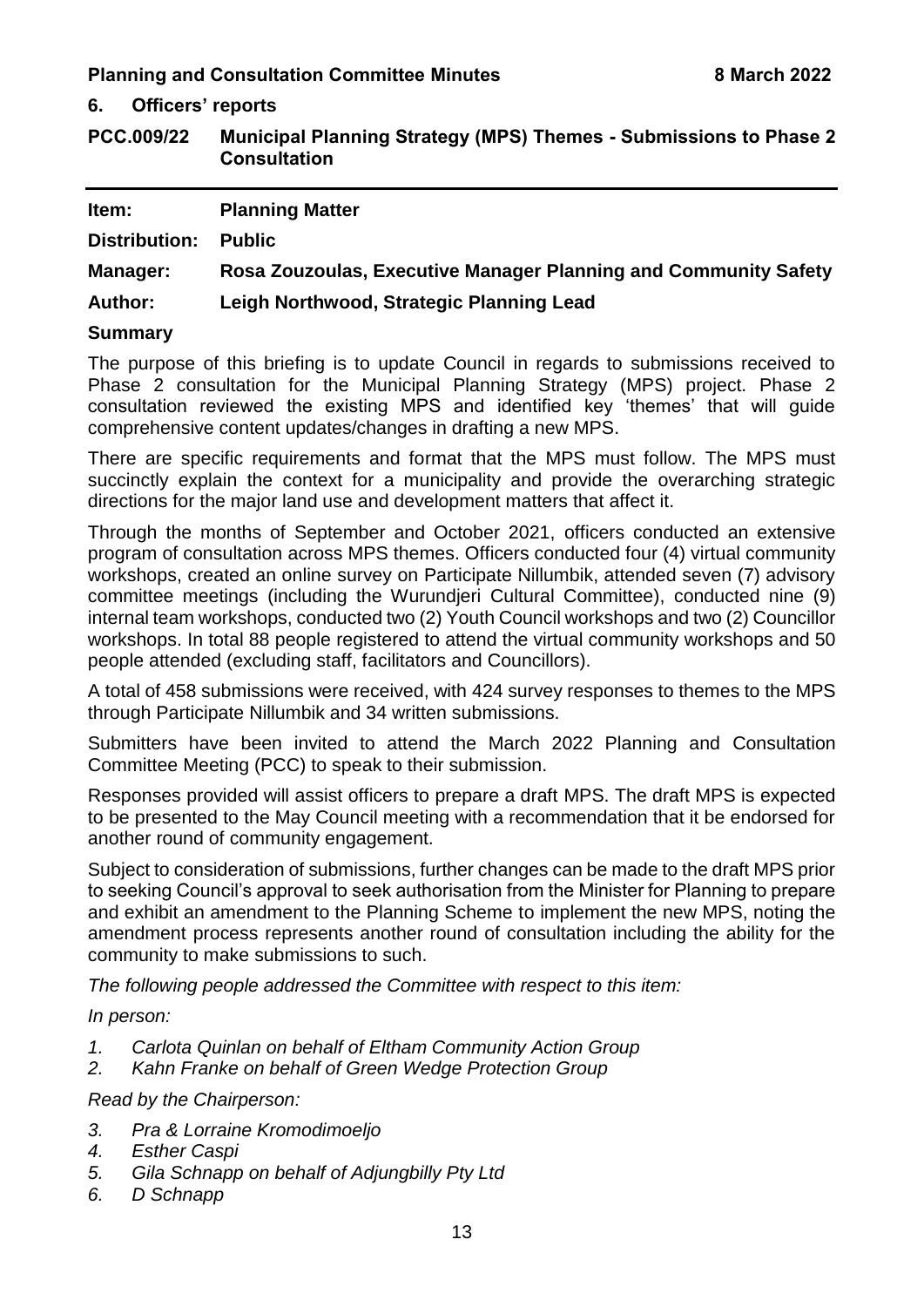# **6. Planning Matters**

**PCC.009/22 Municipal Planning Strategy (MPS) Themes - Submissions to Phase 2 Consultation** 

**Committee Resolution**

# **MOVED: Cr Geoff Paine SECONDED: Cr Ben Ramcharan**

**That** the Committee (acting under delegation from Council):

- 1. Notes the public response, as outlined in this report, to the second phase of consultation for the Municipal Planning Strategy (MPS) Project.
- 2. Resolves that the confidential un-redacted copies of written submissions and survey responses to the exhibition of the public engagement for the MPS Phase 2 consultation (at **Attachments 5 and 6**) remain confidential on the grounds specified in the definition of confidential information in section 3(1)(g)(ii) of the *Local Government Act 2020.*
- 3. Notes that a first draft of the new MPS is scheduled to be presented to the May Council meeting with a recommendation for Council to endorse it for public engagement.
- 4. Writes to all respondents to the community engagement to express Council's gratitude for their contribution and to advise them of the Committee's resolution and the next steps in the project.